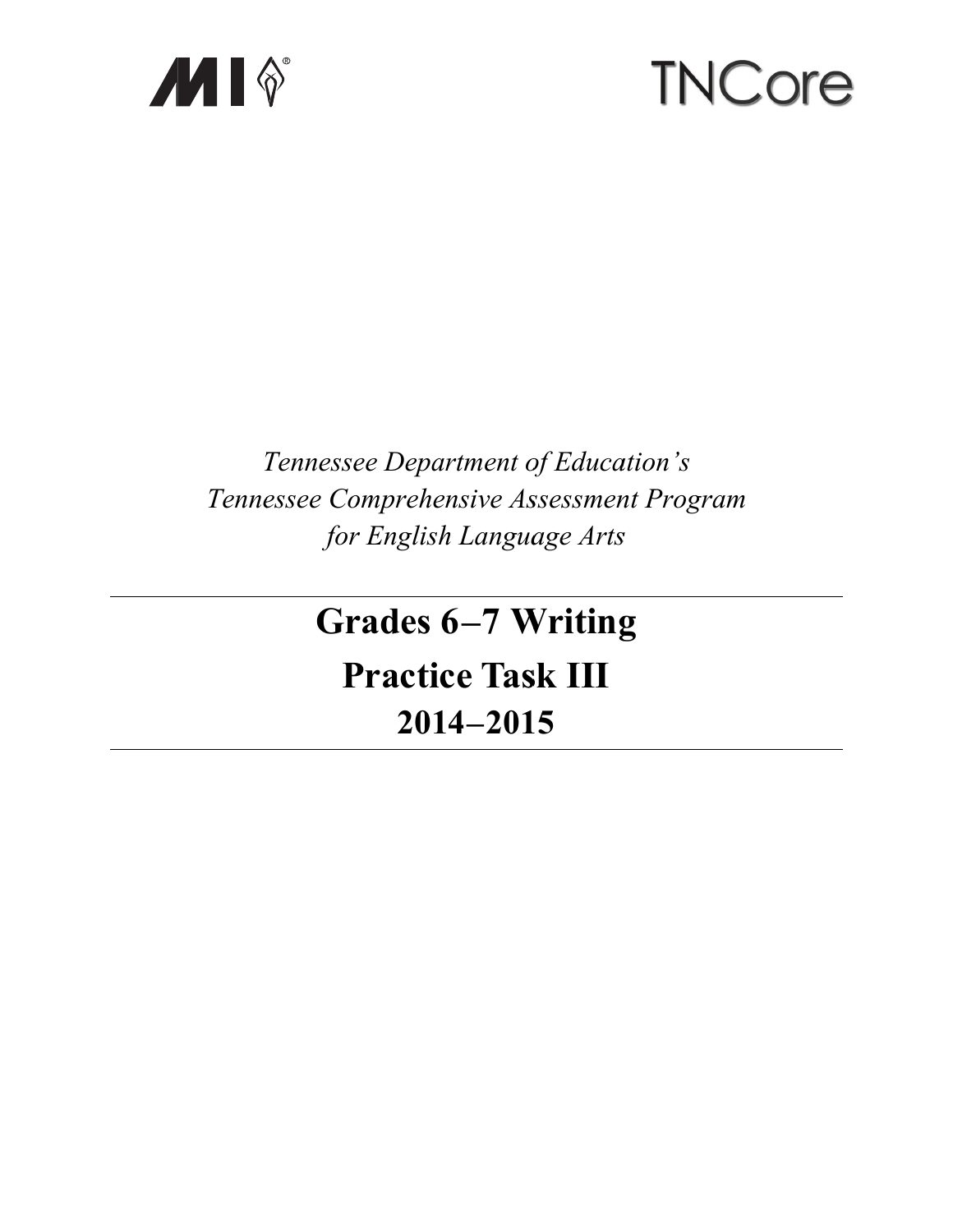### *Directions*

#### **Student Directions**

Today you will be taking the Grades 6–7 Writing Task. The task is made up of two texts and two prompts about those texts. For each prompt, you are to plan and write an essay about the text(s) according to the instructions provided. Your essays will be scored as rough drafts, but you should watch for careless errors.

There are some important things to remember as you complete the task:

- o The time you have for reading both texts and answering the prompts will be 120 minutes.
- o Read each prompt carefully and think about the best way to answer it.
- o Write only about the texts and prompts you are given.
- o You may complete pre-writing activities and notes before beginning your response, but do not write your response on the same pages as your pre-writing activities or notes.
- o If you do not know the answer to a prompt, skip it and go on to the next prompt. You may return to it later if there is time.

#### **Topic**

Susan B. Anthony and Elizabeth Cady Stanton were two significant leaders in the women's rights movement during the 1800s. Both individuals worked hard and overcame many obstacles to earn basic rights for women.

#### **Texts**

- o **"The Birthplace of Women's Rights"** by Howard Mansfield
- o **"A Powerful Partnership"** by Jean McLeod and Karen Gibson

Copyright © 2014. Published under contract with Tennessee State Department of Education by Measurement Incorporated, 423 Morris Street, Durham, North Carolina, 27701. Testing items licensed to the Tennessee State Department of Education. All rights reserved. No part of this publication may be reproduced or distributed in any form or by any means, or stored in a database or retrieval system, without the prior written permission of Tennessee Department of Education.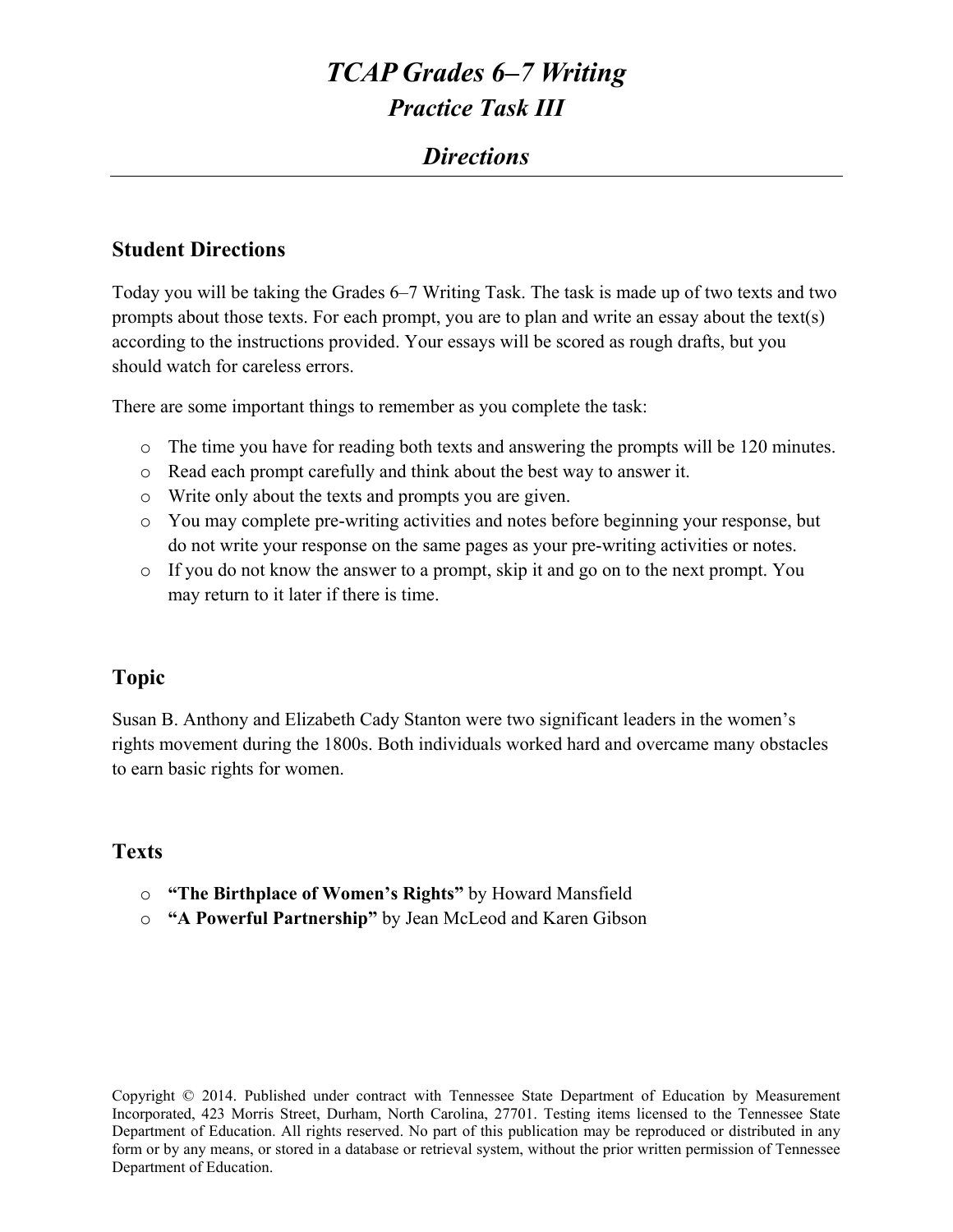### Text 1

#### **Text 1 Introduction**

In "The Birthplace of Women's Rights" by Howard Mansfield, the author describes the women's rights movement in the 1800s.

Please read "The Birthplace of Women's Rights" and then answer Prompt 1.

#### The Birthplace of Women's Rights **Howard Mansfield**

#### $\mathbf{1}$ **July 19, 1848**

- $\overline{2}$ On a summer morning in 1848, Elizabeth Cady Stanton pushed her nephew through a window so
- that he could unlock the church that would be the site of the first Women's Rights Convention. It  $\mathfrak{Z}$
- was a slow start for what would become a national movement, but one that aptly<sup>1</sup> symbolized the  $\overline{4}$
- condition of women in America: locked out of jobs, locked out of education, locked out of the  $5<sup>5</sup>$
- 6 vote.
- $\overline{7}$ The setting was Seneca Falls, a small town in upstate New York. During the next three days,
- 8 more than three hundred women and men discussed "the social, civil, and religious condition and
- 9 rights of women." Stanton and four other women had organized the convention. Sitting around a
- 10 parlor table, trying to figure out what they could do, the women "felt as helpless and hopeless as
- if they had been suddenly asked to construct a steam engine," Stanton wrote in The History of 11
- 12 Woman Suffrage. They took their cue from the antislavery and temperance movements that had
- 13 made upstate New York a center of reform. Those movements used conventions, declarations,
- and petitions to dramatize their cause, and the women thought they could do the same.  $14$
- 15 The women placed a small notice in the Seneca County Courier and persuaded a minister to open
- 16 his church to them. With that simple preparation, on the morning of July 19, the roads to the
- 17 church were jammed with carriages and carts. A crowd was milling around outside when Stanton
- 18 arrived to find the church inadvertently locked and the key missing. The first day of the meeting
- 19 was to be for women only, but Stanton and the others did not know how to ask the men who

Secure Materials. Do not copy without express permission.



aptly: appropriately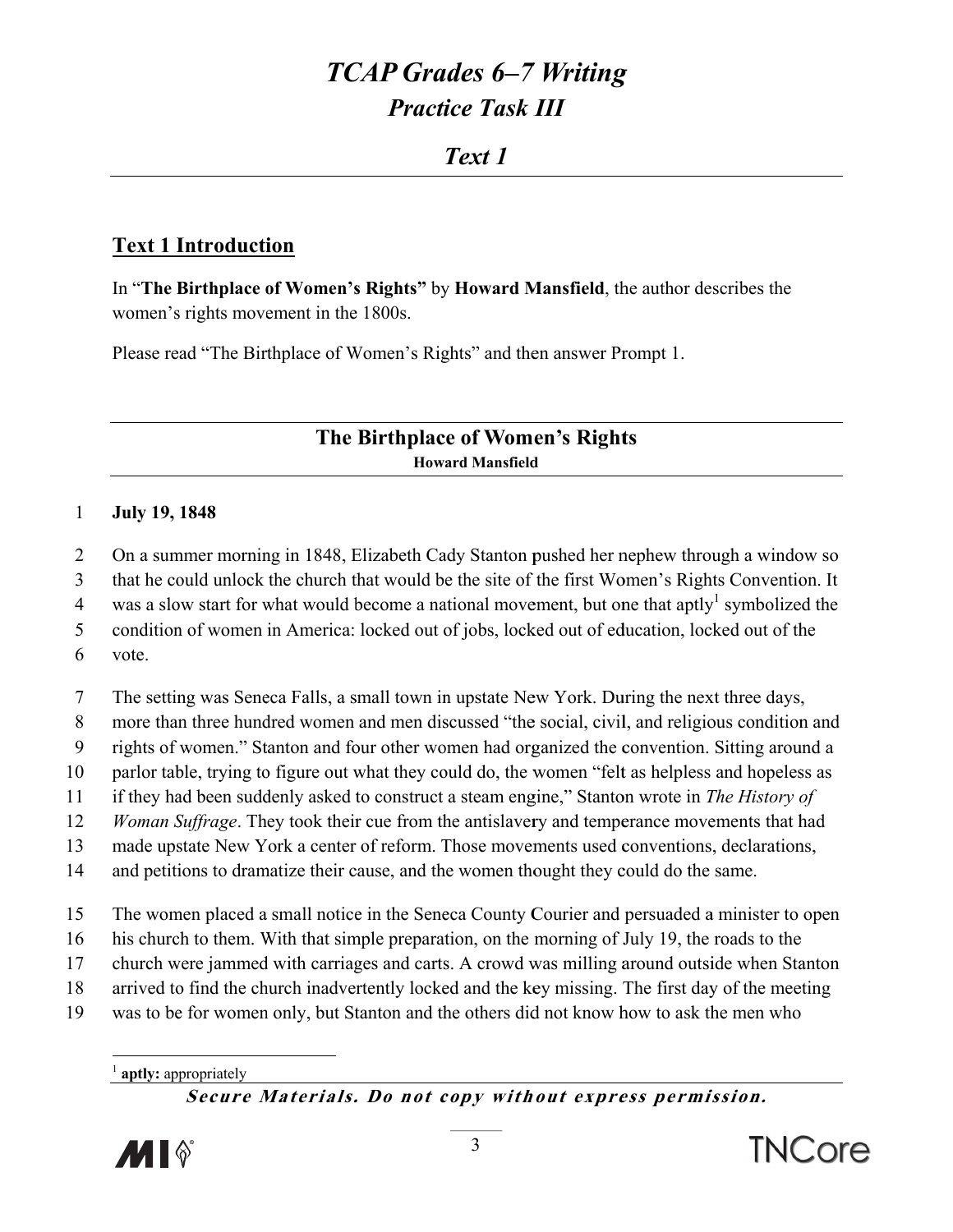### Text 1

were present to leave. The convention had strong support from some men. In fact, the women 20

21 asked a man to preside at the convention.

22 For Stanton, then thirty-two, it was only her second public appearance, and when she spoke,

23 some spectators had trouble hearing her. In the convention's first order of business, she read the

24 Declaration of Sentiments. The organizers had modeled it after the Declaration of Independence. 25 Males took the place of the tyrannical King George and were charged with denying women their

rights and their pursuit of happiness. The document detailed the ways in which women were 26

denied property rights, rights in marriage and divorce, and the vote. The Declaration of 27

28 Sentiments was reread, amended, and signed by sixty-eight women and thirty-two men.

29 The next day, the convention met to debate a set of twelve resolutions. The third clearly stated

30 "that woman is man's equal was intended to be so by the Creator, and the highest good of the

31 race demands that she be recognized as such."

32 That resolution passed unanimously, as did all the others, with the exception of the ninth

- 33 resolution. It was extensively debated and only narrowly approved. The ninth resolution called
- 34 for women to have the vote. Most of the convention's organizers had argued against including a

call for woman suffrage. Lucretia Mott, then fifty-two and a noted abolitionist<sup>2</sup>, feared that 35

36 asking for the vote would make the meeting "look ridiculous." But Stanton argued that the vote

- 37 was essential if women were to take their place in the world. When the convention adjourned on
- 38 the third day, members of the historic meeting had sat through eighteen hours of debate packed
- 39 into three days. The reaction from the nation was immediate. A Philadelphia newspaper said that
- 40 outside of the role of wife and mother, women had no rights. "A woman is a nobody. A wife is
- 41 everything. A pretty girl is equal to ten thousand men, and a mother is, next to God, all
- powerful." 42
- 43 A newspaper in Albany, New York, claimed that giving women their rights was "all wrong" and
- that "the order of things established at the creation of mankind, and continued six thousand 44
- years, would be completely broken up." A few papers were sympathetic. Frederick Douglass's 45
- North Star and Horace Greeley's New York Tribune offered some support. Douglass, a freed 46
- slave and leading abolitionist, had spoken at the convention and remained a supporter of 47
- 48 women's rights.

abolitionist: a person who supported the end (abolition) of slavery in the United States Secure Materials. Do not copy without express permission.

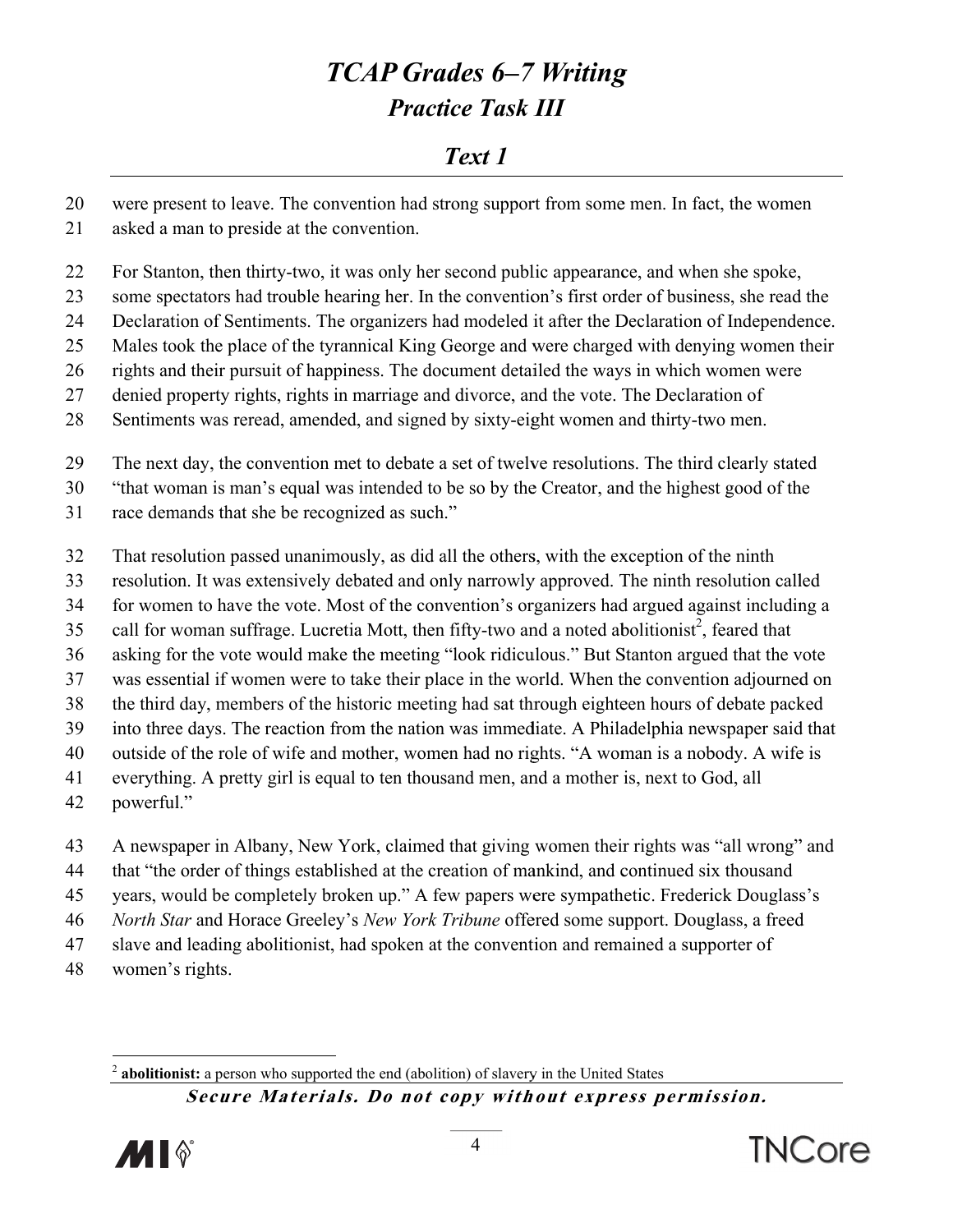### Text 1

- The negative response surprised the convention's organizers. They "were neither sour old maids, 49
- childless women, nor divorced wives, as the newspapers declared," Stanton said. But rather they 50
- 51 had "souls large enough to feel the wrongs of others."
- 52 After Seneca Falls, the young movement was left without a specific strategy or direction. A
- 53 convention followed two weeks later in Rochester, New York, and as newspaper attacks spread
- 54 the word, conventions were held in small towns in Ohio, Indiana, Pennsylvania, and
- 55 Massachusetts. Still, it would be twenty years before a national organization was created and
- seventy-two years before the Nineteenth Amendment granted women the right to vote. 56

Mansfield, Howard. "The Birthplace of Women's Rights." Cobblestone, Jan. 1995. Vol. 16 Issue 1, p. 15. © by Carus Publishing Company. Reproduced with permission. All Cricket Media material is copyrighted by Carus Publishing Company, d/b/a Cricket Media, and/or various authors and illustrators. Any commercial use or distribution of material without permission is strictly prohibited. Please visit http://www.cricketmedia.com/info/licensing2 for licensing and http://www.cricketmedia.com for subscriptions.

Secure Materials. Do not copy without express permission.



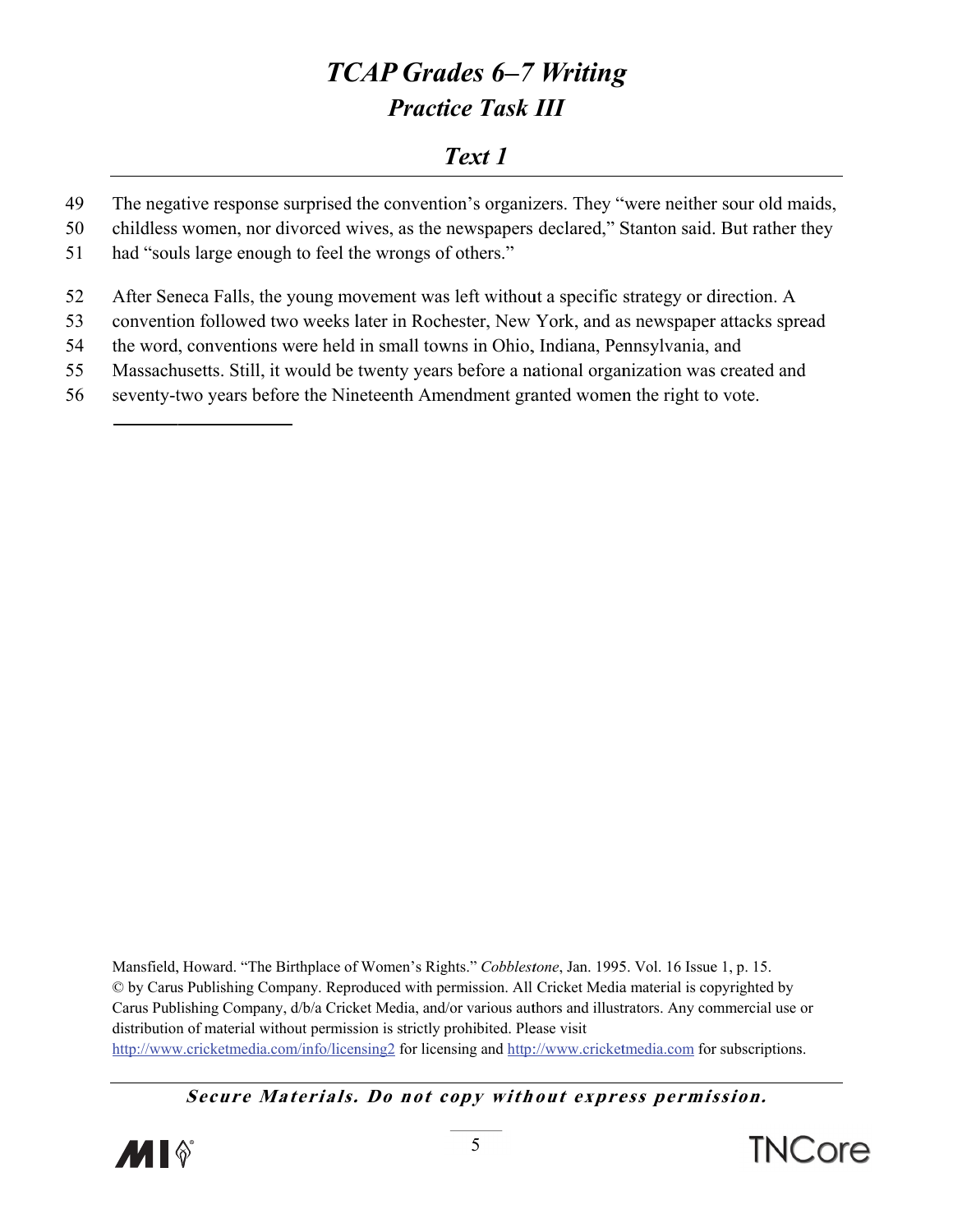### **Prompt 1**

### **Prompt 1**

You have now read "The Birthplace of Women's Rights." In this text, the author describes the women's rights movement in the 1800s.

Write an essay that analyzes in detail how the topic of the women's rights movement is developed in this text. Be sure to cite evidence from the text to support your analysis. Follow the conventions of standard written English.

Secure Materials. Do not copy without express permission.

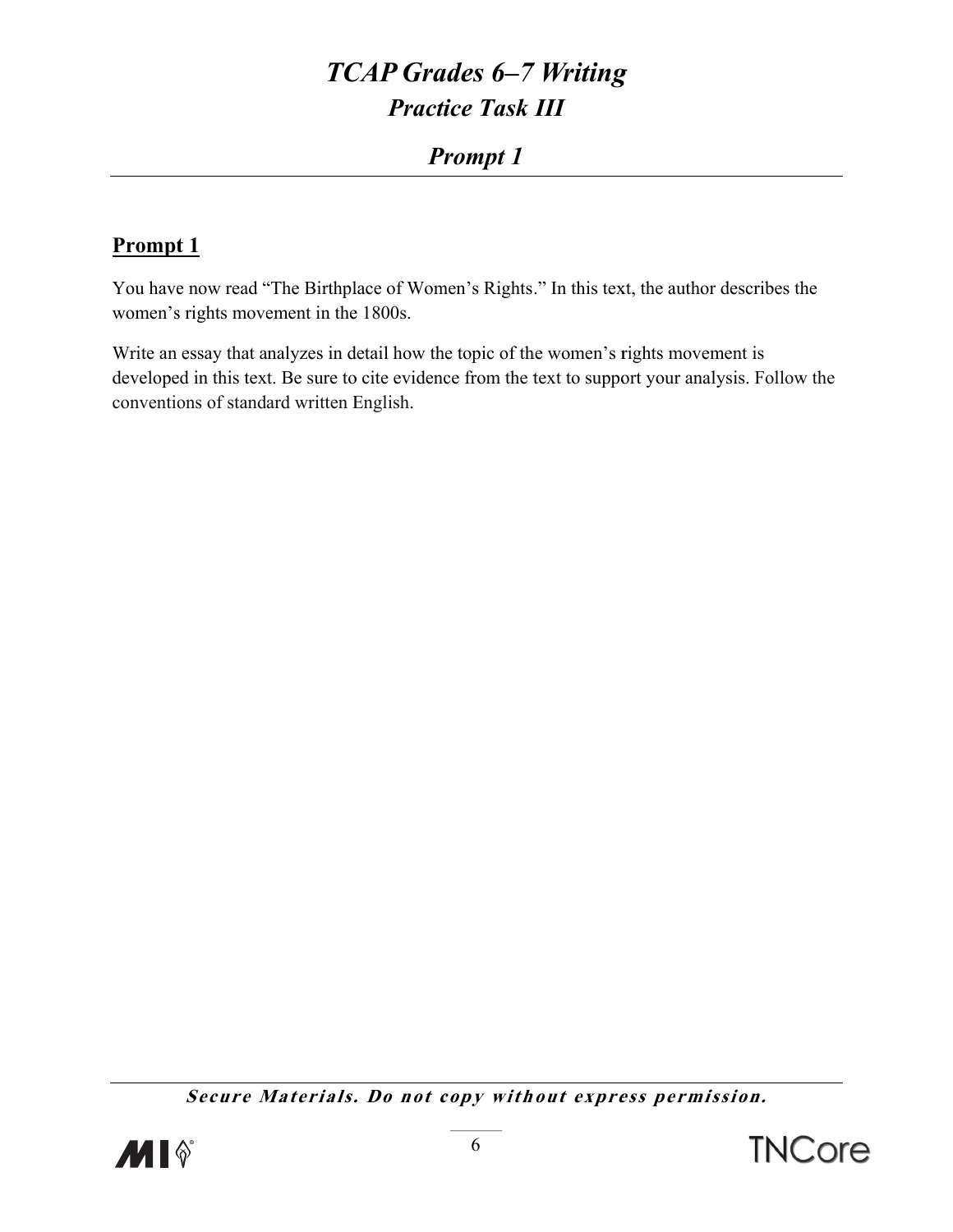#### *Text 2*

#### **Text 2 Introduction**

In "A Powerful Partnership" by Jean McLeod and Karen Gibson, the authors present detailed evidence that Elizabeth Cady Stanton and Susan B. Anthony both contributed significantly to the women's rights movement during the 1800s.

Please read "A Powerful Partnership" and then answer Prompt 2.

A Powerful Partnership **Jean McLeod and Karen Gibson** 

- 1 A chance meeting on a street in Seneca Falls, New York, dramatically altered history. In the
- 2 spring of 1851, Susan B. Anthony and Elizabeth Cady Stanton were introduced after an A chance meeting on a street in Seneca Falls, New York, dramatically altered history. In the spring of 1851, Susan B. Anthony and Elizabeth Cady Stanton were introduced after an abolitionist meeting. "There [Susan] stood,"
- 3
- 4 face and genial smile.... I liked her immediately." It was the beginning of one of the most
- 5 famous friendships in American history.
- 6 Stanton lived in Seneca Falls with her abolitionist husband and young children. Anthony, a
- 7 Quaker reformer who lectured on the evils of liquor and the importance of abolition, came to the
- 8 city to attend antislavery meetings. When Anthony called later at the Stanton home, the two
- 9 women spent the next several hours sharing thoughts on abolition, temperance, and women's
- 10 rights. Anthony was particularly interested in hearing Stanton talk of the Women's Rights
- 11 Convention that she and four other women had organized in 1848. The visit passed quickly, each
- 12 woman finding in the other a friend with whom she could share her ideas. Anthony promised she
- 13 would ke eep in touch.
- 14 would keep in touch.<br>Over the next few years, Anthony became more interested in women's rights and visited Stanton
- 15 often. She grew to share Stanton's conviction that the right to vote was the most important step
- 16 in gaining equal rights for women. Together, they committed themselves to that goal.
- 17 Anthony was unmarried and therefore freer to travel, attend conventions, and organize groups of
- 18 people to work for suffrage. She was also skilled in raising money for expenses, such as leasing
- 19 halls and printing posters and pamphlets. Stanton, on the other hand, was tied to her home and
- 20 the care of her family of seven children, but she had a way with a pen. She could write speeches,

### **Secure M Materials. . Do not c copy with hout expr <sup>e</sup> ess permi ission.**

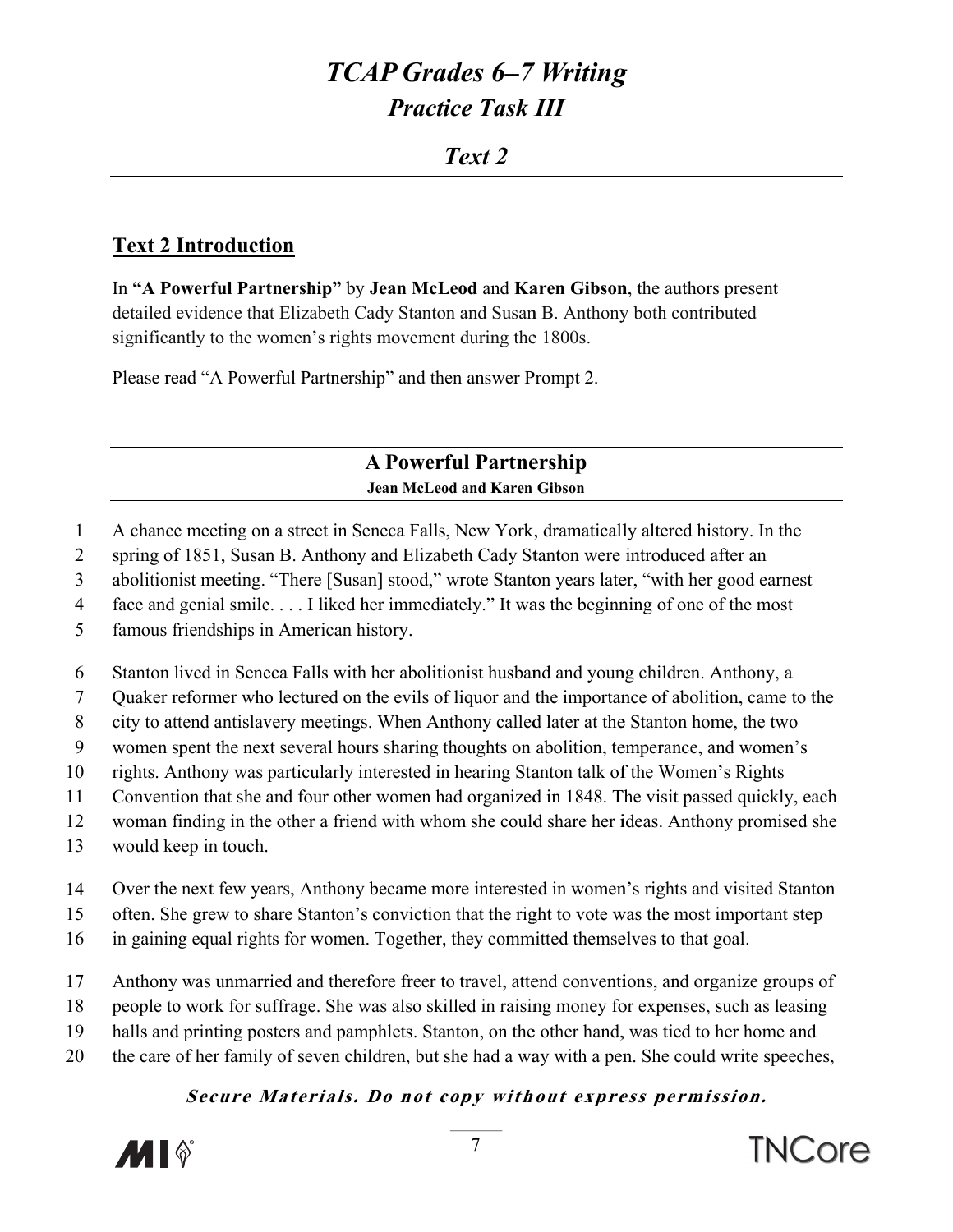### *Text 2*

21 22 resolutions, and newspaper articles in a crisp style that caught people's attention. Stanton said of Anthony, "I forged the thunderbolts; she fired them."

23 The two women made a good team, having a greater impact together than they could have had

24 separately. Armed with Anthony's facts, Stanton prepared the text for the speeches Anthony separately. Armed with Anthony's facts, Stanton prepared the text for the speeches Anthony<br>gave. Sometimes Anthony would stay at the Stanton home to "hold the baby and make the<br>puddings" while Stanton shut herself away to

25 gave. Sometimes Anthony would stay at the Stanton home to "hold the baby and make the

26 puddings" while Stanton shut herself away to work on a needed speech or resolution.

27

28 speaking in front of groups, but Stanton told her, "I have no doubt that a little practice will render

29 you an admirable lecturer." Likewise, when Stanton hinted that at times she was tired and

30 thought of retiring from public view, Anthony would show up with a bag, "stuffed with acts ...

31 the statistics of women robbed of their property, shut out of some college, half paid for their

32 work, the reports of some disgraceful trial; injustice enough to turn any woman's thoughts from

33 stockings and puddings."

34 When Stanton's children were older, she and Anthony campaigned for suffrage together. As

35 soon as they reached a town, Anthony would begin organizing—finding a hall, putting up When Stanton's children were older, she and Anthony campaigned for suffrage together. As<br>soon as they reached a town, Anthony would begin organizing—finding a hall, putting up<br>posters, handing out leaflets. When the meetin

36

37 do what she did best—give a fine, humorous, well-planned address. Together they founded equal

38 rights and suffrage associations, organized annual conventions, met with lawmakers, and

39 campaigned in several states. They also published *The Revolution*, a weekly newspaper that

40 advocated for women's rights, from 1868 to 1872, and co-edited the first three volumes of

41 *A History y of Woman Suffrage*.

42 In 1878, Stanton introduced the first attempt at a women's suffrage amendment in Congress.

43 In 1878, Stanton introduced the first attempt at a women's suffrage amendment in Congress.<br>Neither Stanton nor Anthony, however, lived to see their dream of full women's suffrage in the

44 United States come true. Stanton died in 1902, Anthony in 1906. But together, these two women

45 devoted more than 50 years to the cause. Truly, they can be considered the founding Mothers of

46 women's rights.

> McLeod, Jean. "A Powerful Partnership." *Cobblestone*, Mar. 2009. Vol. 30 Issue 3, p. 8–10. © by Carus Publishing Company. Reproduced with permission. All Cricket Media material is copyrighted by Carus Publishing Company, d/b/a Cricket Media, and/or various authors and illustrators. Any commercial use or distribution of material without permission is strictly prohibited. Please visit http://www.cricketmedia.com/info/licensing2 for licensing and http://www.cricketmedia.com for subscriptions.

> > **Secure M Materials. . Do not c copy with hout expr <sup>e</sup> ess permi ission.**